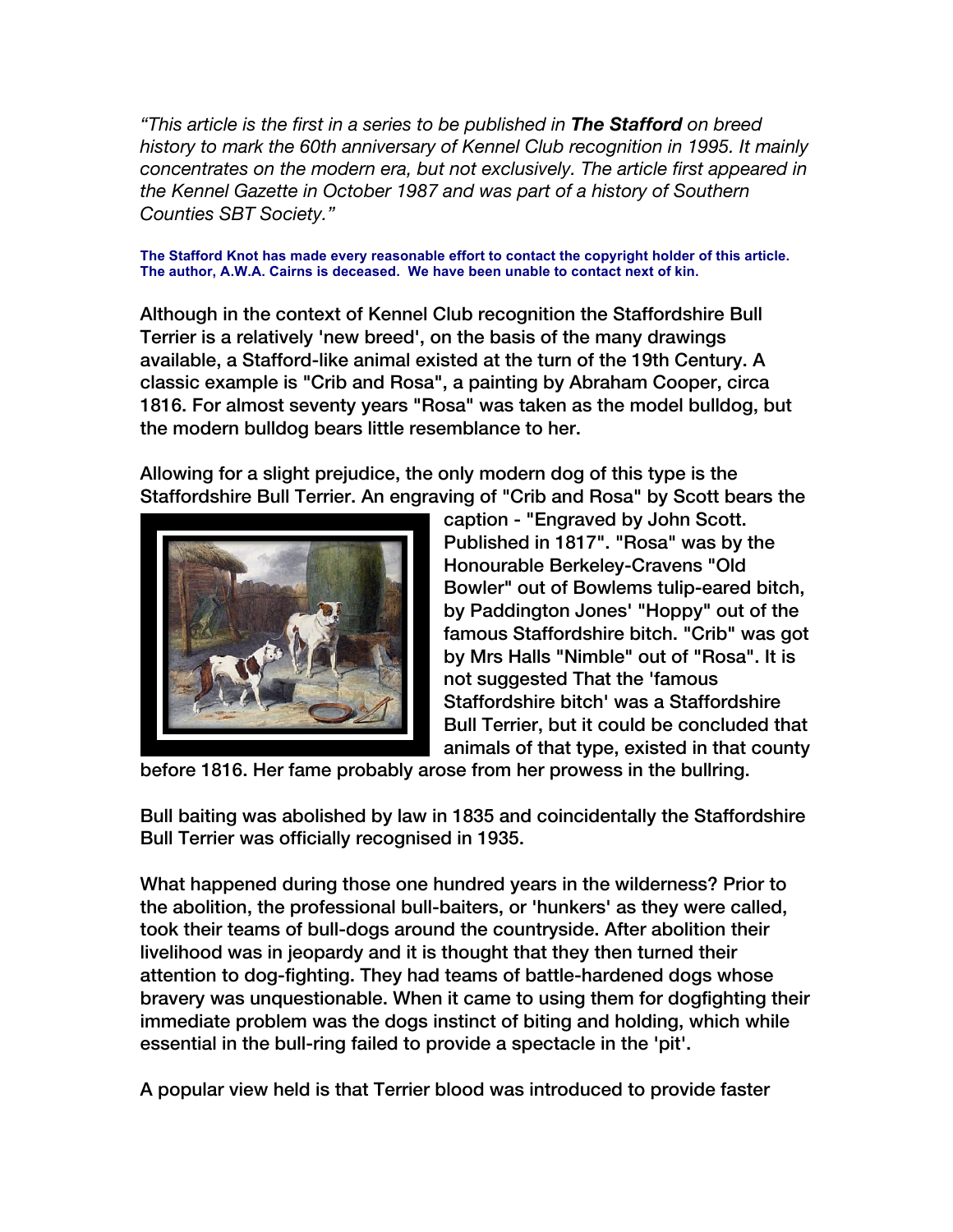animals, but this seems inconclusive, as the bull-baiting dog gambled its life on the speed of seizing such a small target as a moving nose which was protected by fearsome horns. This doubt, cast upon a bull-bating bulldogs speed is influenced by the conformation of the modern bulldog, although it has to be said that the modern bulldog can move considerably faster than his appearance would suggest.

If it was unnecessary to improve the speed of the bull-baiting bulldog, improvement had to be made in the direction of reducing its instinct to bite and hold. This was achieved by a reduction of jaw strength, which could have been helped by the introduction of 'foreign' blood e.g. the Terrier. It could also have been accomplished by selective breeding. Previously, dogs with strong underjaws were selected for the team, a practice which might well have been reversed. There would have been a reluctance to endanger the essentials of courage and tenacity, and an incentive to preserve these traits by the minimal use of 'outside' blood.

There exist, copies of dog-fighting rules which are as comprehensive as the Marquis of Queensbury rules on boxing. These show that dog-fights became well organised events, but more importantly, a study of them shows that they placed the emphasis on courage, tenacity and endurance. Under these rules, no dog was allowed to be encouraged to fight and by the same token he could choose to stop fighting whenever he wanted.

While the money depended on owning a winning dog, it was also necessary to provide a spectacle to attract an audience. Dog-fighting was a 'blood' sport and blood had to be provided. On the evidence of the modern day bulldog, the bull-baiting dog probably had small teeth which, while capable of hanging on, were not as efficient as large teeth at drawing blood from an opponent, so 'foreign' blood may have been a useful adjunct to selective breeding.

As a 'blood' sport, in dog-fighting 'blood' had to be seen, which is why so many of the dogs engaged in this practice carried a lot of white. Not only was it necessary to draw blood, but it was just as necessary for the spectators to see the blood which had been drawn. Dogs with weaker jaws would be more likely to change their grip for a better one and thus more action would follow. Dogs with larger teeth would draw more blood. Dogs with white coats would better display their wounds.

However, even today a Stafford will do more damage to subcutaenneous tissue than to the hide. Relatively unmarked dogs have been unable to move the next day through deep capillary bleeding. The author was reminded of a brief skirmish between a Staffordshire and a German Pointer, and although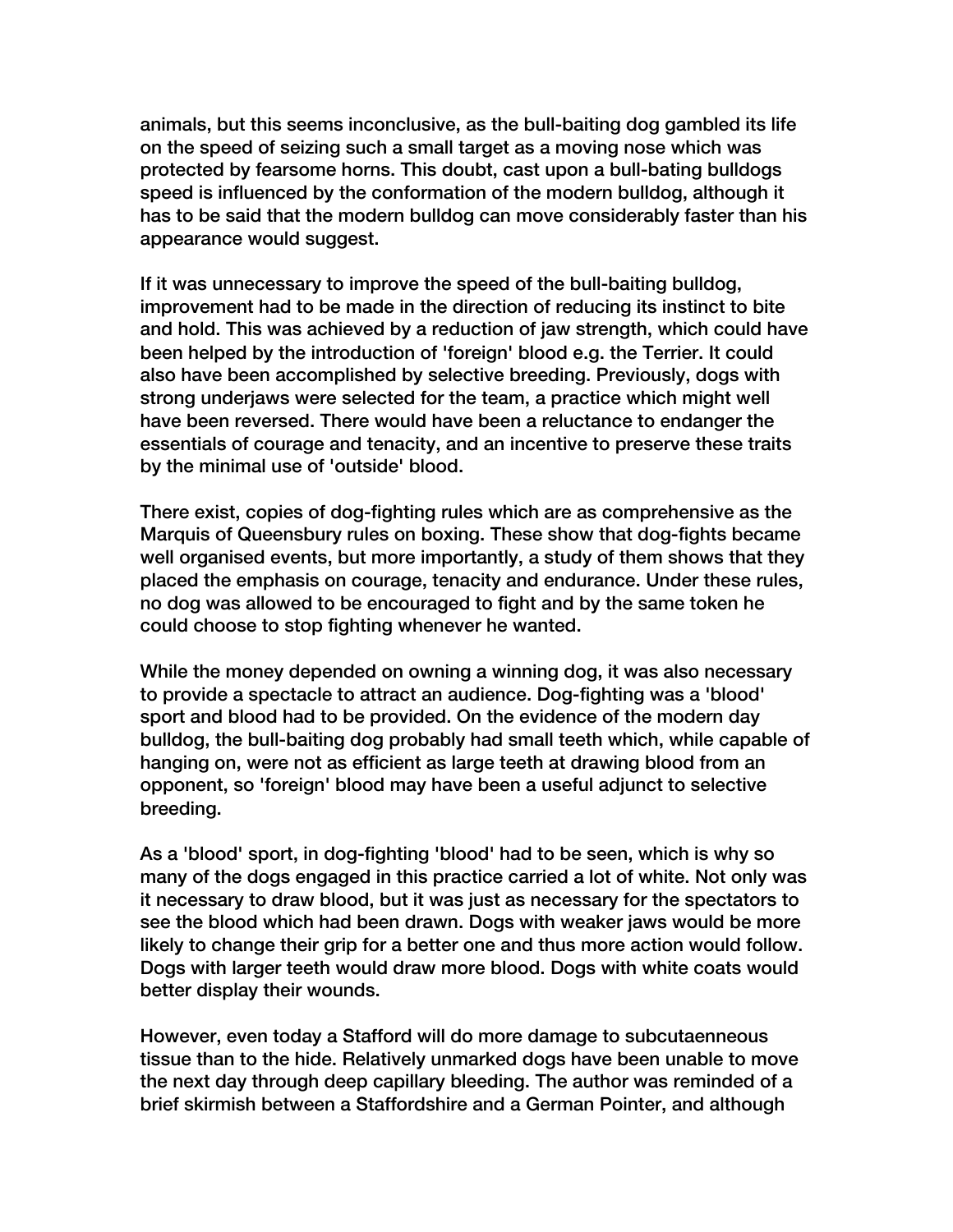the dogs were quickly parted and checked for damage (which there was apparently little or none), they were not surprised to learn that the Pointer was unable to put his foot on the ground next morning.

When eventually dog-fighting was outlawed, the bull-baiting, dog-fighting dogs continued to exist in pockets mainly in the Black Country, where bullbaiting was continued for some years after it was prohibited, as no doubt did dog-fighting, when that in turn was made illegal. They had never been members of large kennels and their transition to 'house' dogs was a natural progression. Staffords came in all shapes and sizes, the one constant being their mental make-up. Affection for his friends and children in particular, his off-duty quietness and trustworthy stability, made him the foremost allpurpose dog, which enabled him to become an acceptable member of the family. As a nursemaid to the children, while providing a little sport for the master by way of a little ratting or badger-baiting, with his workmanlike appearance to discourage intruders. These were some of the characteristic traits that made a contribution to his meteoric rise in popularity.

Unhappily to the authors mind, the Kennel Club has dropped this 'characteristics' clause from the 1987 Breed Standard. This seemed illadvised at a time when they are discouraging mental defects in dogs generally.

Kennel Club recognition of the breed is shrouded in mystery. Recognition was announced in the April 1935 Kennel Gazette in the name of Staffordshire Bull Terrier. There was no explanation as to how this came about. No Breed Club or Breed Standard existed.

One possible explanation suggests itself. At that time 'Bull Terriers' could be registered 'Sire, Dam and date of birth unknown', so in effect any dog could be registered as a 'Bull Terrier'. In consequence, many of the dogs registered were found to be, what became known as Staffordshire Bull Terriers. Those of you fortunate enough to possess pre-war Kennel Gazettes can see Sir Richard Glyns coloured Bull Terriers, and will note their distinct similarity with Staffordshire Bull Terriers. The fact that 'downface' in Bull Terriers did not exist at that time added to the similarity.

The Bull Terrier fancy has always had strong representation in the Kennel Club. Its first secretary, Mr.Shirley was a prominent fancier of the lightweight Bull Terrier, and at the time of the Staffordshire Bull Terrier recognition, there was Sir Richard Glyn. Possibly this accounts for the recognition of the Stafford in somewhat unseemly haste, to prevent purchasers of Bull Terriers ending up with Staffordshire Bull Terriers.